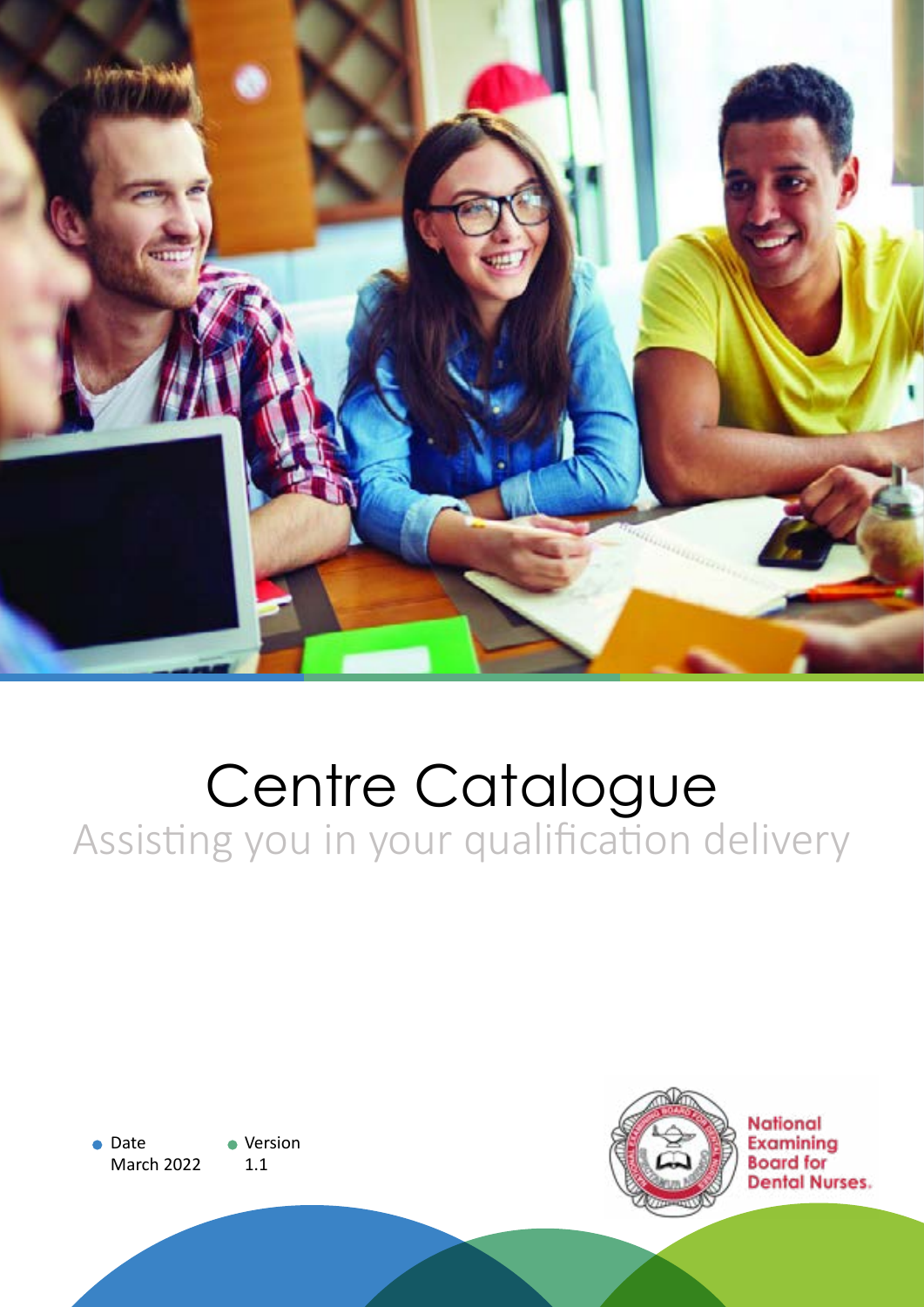# **CONTENTS**

Welcome to our Centre Catalogue!

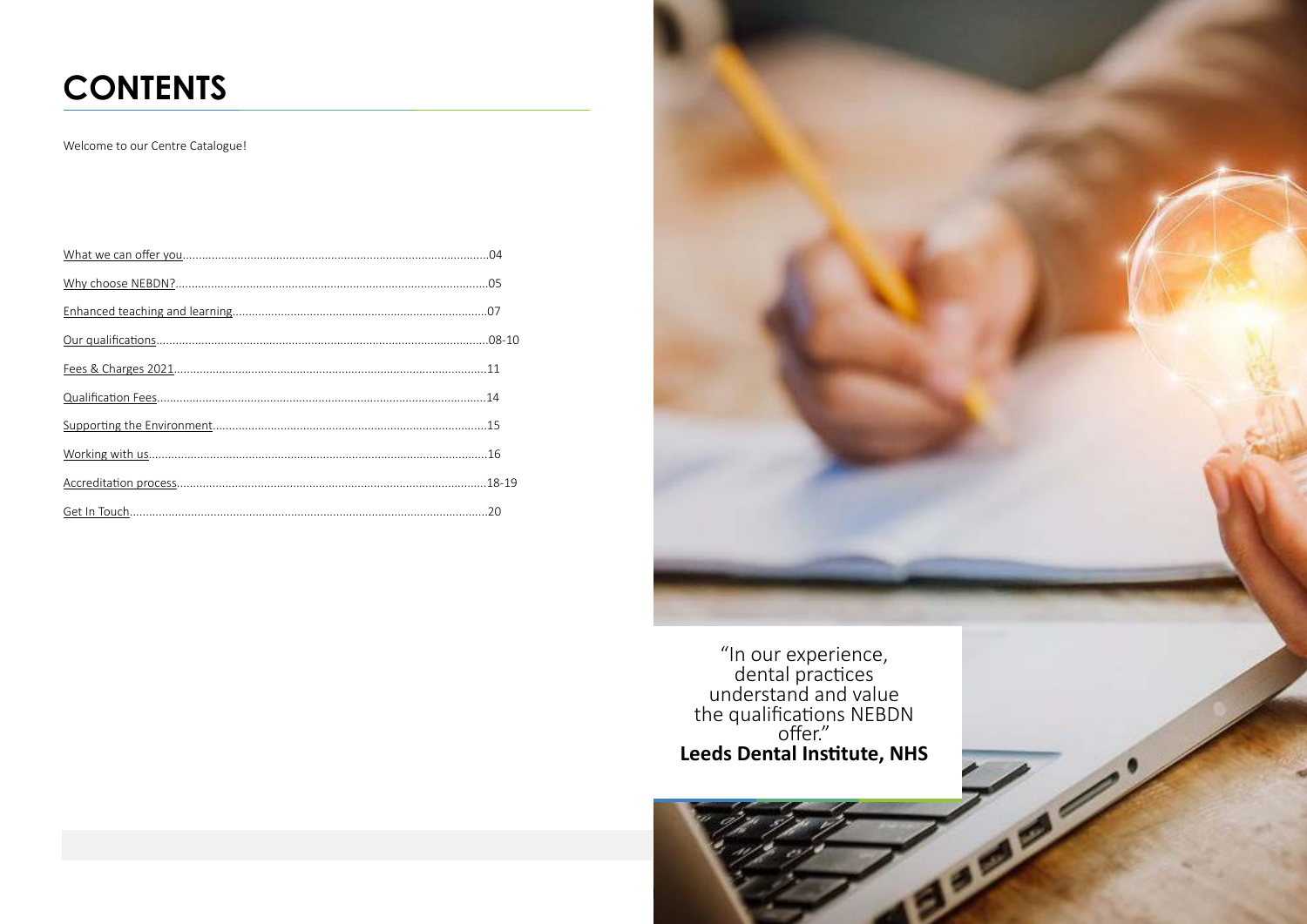| $\blacksquare$          | We are the only Awarding Organisation in the<br>qualifications for dental nurses                     |
|-------------------------|------------------------------------------------------------------------------------------------------|
| <u>लि</u>               | We provide all assessment materials and exar<br>your teaching                                        |
|                         | Dedicated Engagement Manager to guide you<br>application                                             |
| $\boldsymbol{\boxdot}$  | Our nationally recognised Diploma is a gatewa<br>nurses                                              |
| $\overline{\mathbf{M}}$ | Dedicated GDC registered Quality Assurance /<br>support and guidance                                 |
| $\overline{\mathbf{M}}$ | Access to a suite of Centre Toolkits to support<br><b>NEBDN's Standards for Accreditation</b>        |
| $\overline{\mathbf{M}}$ | Online written exams delivered through our s                                                         |
|                         | Feature on our 'Centre search' website functi<br>potential students                                  |
|                         | Access to free Centre Workshops and Forums                                                           |
| $\overline{\mathbf{M}}$ | No hidden costs - NEBDN's registration fees in<br>for all qualifications, quality assurance activity |
| $\boldsymbol{\nabla}$   | No minimum spend or minimum registrations<br>deliver further qualifications at no additional         |

**4,000+ dental nurses sit an NEBDN exam each year.**



the UK dedicated to providing

whe provide system in focusing on  $\alpha$ 

ou step by step through your

eway to GDC registration for dental

ce Auditor assigned to you for

ort your ongoing compliance with

online write written exam management system

Iction so you can be easily found by

es include online portfolios of evidence vity and exam entry

ons - approved centres can apply to hal cost

recognised by employers. Many centres offer flexible learning options to support students, for example, face to face, online, or blended learning; we endeavour to offer the qualification in the method a student needs, to ensure the chosen pathway is right for them, as we understand that education is all about choice and flexibility.

Our qualifications are suitable to be delivered by colleges, training providers and employers. They are available in a range of levels, to support dental nurses from new registrants to highly skilled dental care professionals. We pride ourselves on delivering excellence and our ability to adapt to change throughout continuous improvement. We feel it's important to tell you exactly what becoming a centre entails and what you will get in return, making the process as transparent and easy as possible.

We have a portfolio of user-friendly qualifications which include our pre-registration National Diploma and seven post-registration qualifications for qualified dental nurses in: Implant, Radiography, Sedation, Fluoride Varnish, Oral Health, Orthodontics and Special Care Dental Nursing.

NEBDN is a registered Charity governed by a Board of Trustees, with a purpose to provide high-quality, robust qualifications to dental nurses, to support them in their education. NEBDN's roots stretch back over 80 years, when Philip Grundy, a visionary dental practitioner, imagined creating a recognised qualification to regulate the profession nationwide. Philip's vision is what makes us well recognised in the dental industry today, holding one of the largest market shares for dental nurse GDC registrations.

# <span id="page-2-0"></span>What we can offer you **Why choose NEBDN?**

Here at the National Examining Board for Dental Nurses (NEBDN), we develop qualifications which are assessed by online written and practical exams and online portfolios of evidence. We work with over 130 accredited centres across the UK and hold a prestigious 78 years of experience as an Awarding Organisation, which is why NEBDN's qualifications are nationally

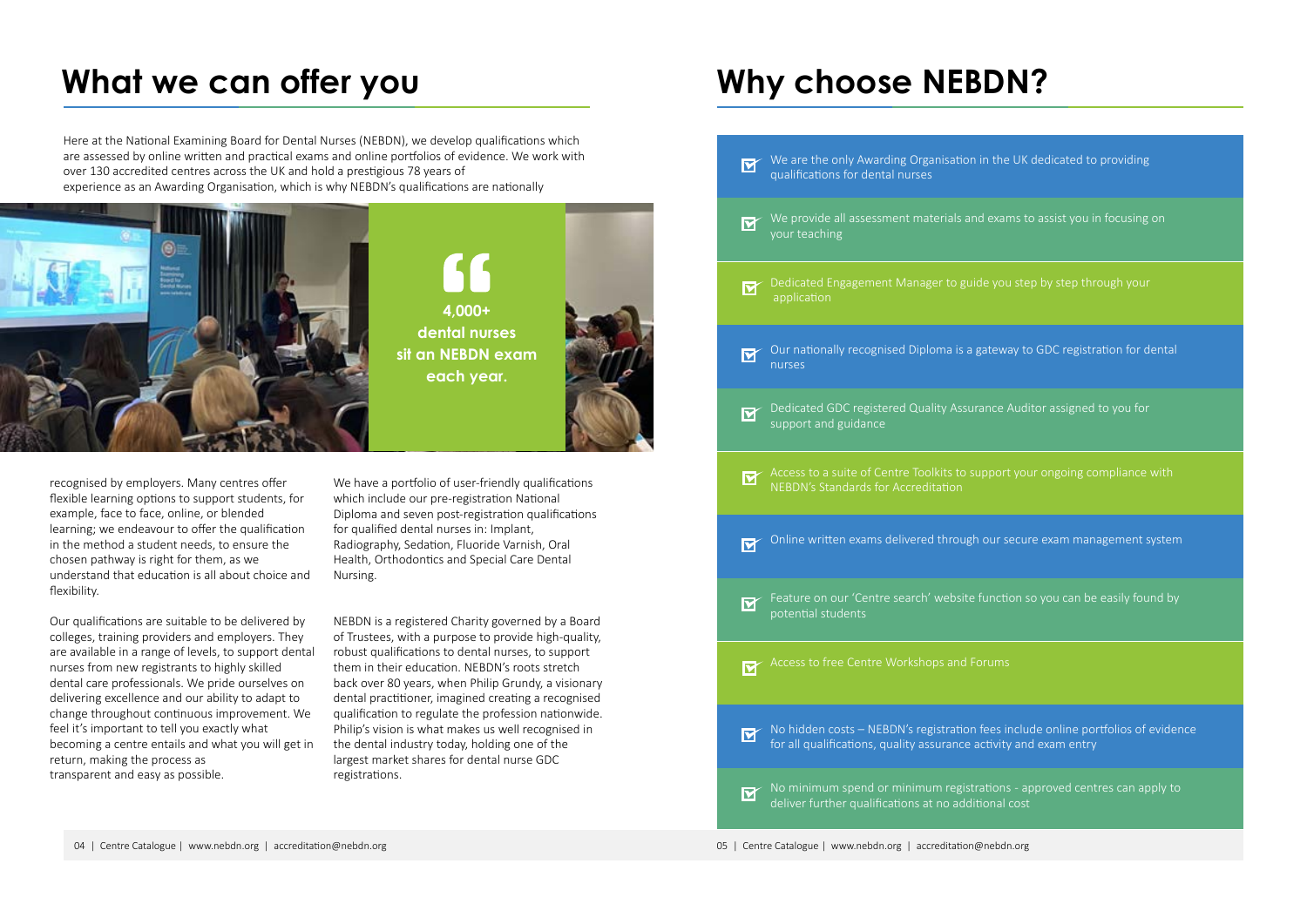# **Enhanced teaching and learning**

NEBDN personalises their approach by providing you with a dedicated Engagement Manager throughout your accreditation process at no additional cost, alongside a wealth of support from our trustworthy, reliable team. We are dedicated to providing you with an exceptional service and high-quality exam delivery. As an Awarding Organisation, our success rates and standards reflect the excellent quality of our products and services.

### What will your students receive as part of their results information?



At NEBDN we recognise the changing needs of dental nurses and course delivery, which is why all our exams are delivered using our secure exam management system. This allows us to maintain our high security standards and monitor student progress throughout the examination.

All results are sent electronically, along with exam feedback relating to the curriculum.

<span id="page-3-0"></span>

### Our commitment to you

This will confirm the time and date the student sat the exam.



 $\left( \rightarrow \right)$ 

This will include a pass or unsuccessful grade. **Exam result**

This will provide the student with an overall exam percentage. **Exam percentage**

**Exam time and date**

**Exam marks for each section (based on each curriculum topic)**  $\bigoplus$ This will provide a total of marks available for each section.

As a Centre you will receive a copy of your students results, and students can access personalised exam feedback based on the curriculum in the Maxinity exam delivery software.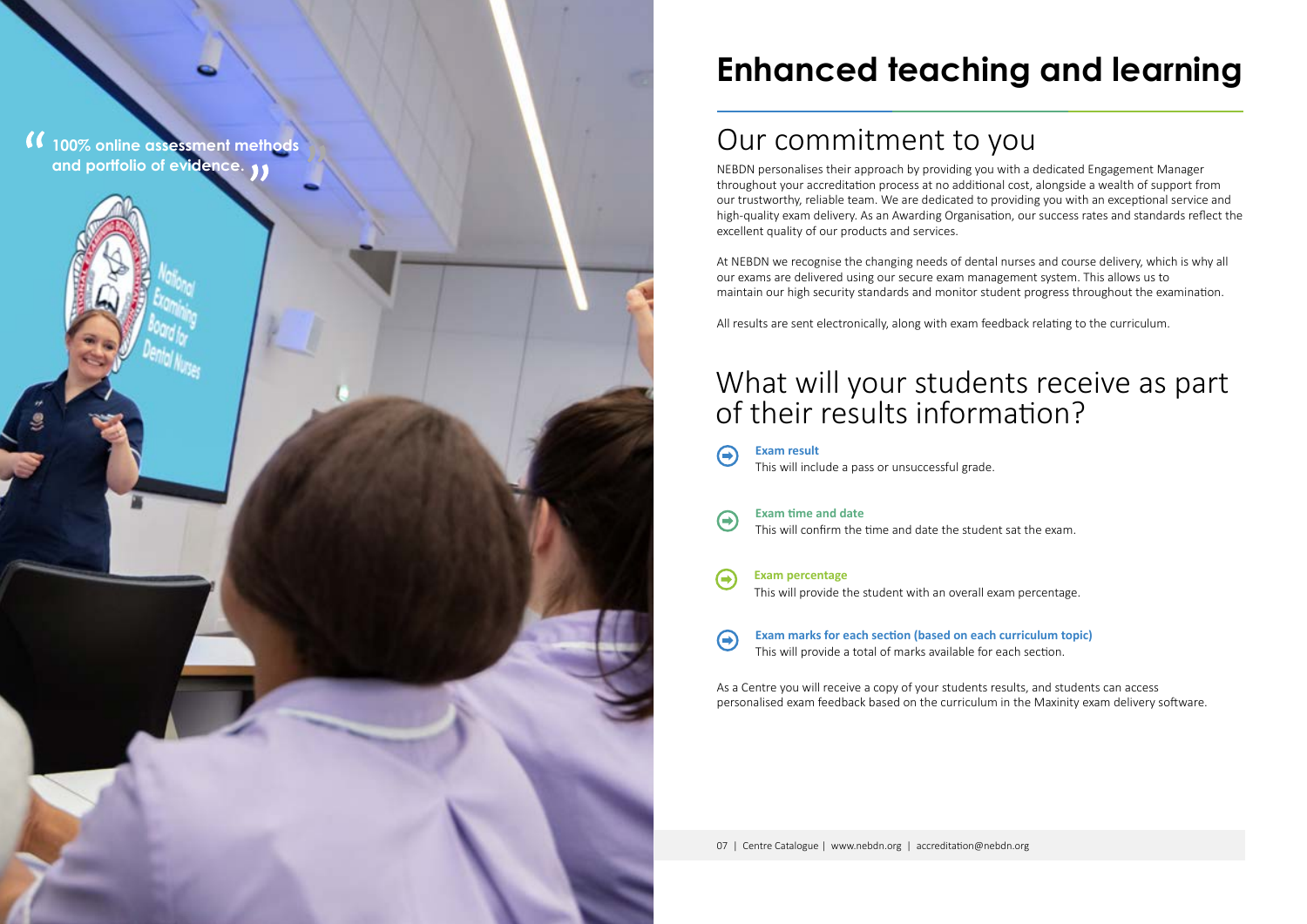This course involves practical and theoretical elements, from the reasons why to how an implant is placed. Students will assist in several implant case studies to allow for the completion of their qualification. **Dental Implant Nursing**





All of NEBDN's qualifications can be delivered in a variety of ways e.g., classroom based, distance learning, or online; but this will depend on your chosen teaching method.

NEBDN professional qualifications are not currently in the Qualifications Framework. However, as a guide; our National Diploma is broadly equivalent to Level 3 and our Post-Registration qualifications to Level 4/5 standards.

All our Post-Registration exams (level 4 upwards) comprise of a 90-minute online written examination composed of two sections: Part A - 45 Multiple-Choice Questions (MCQs) Part B – 30 Extended Matching Questions (EMQs)

Post-Registration students are required to complete a work-based Record of Competence (RoC) and an online written examination (with the exception of Fluoride Varnish - see p10).



They will gain in-depth knowledge of the importance of oral health, along with methods and approaches they can take to communicate this to patients.

National The purpose of this qualification is to prepare trainee dental nurses in the **Diploma** foundations of dental nursing, allowing for the demonstration of knowledge, skills and professional attributes. This is NEBDN's flagship qualification and allows successful students to apply for GDC registration as a dental nurse.

This course involves the practical and theoretical aspects of radiography within dentistry. Students will gain knowledge of the importance of safe radiation along

- Part 1 An online written exam combining 60 Multiple-Choice Questions (MCQs) and 40 Extended Matching Questions (EMQs)
- Part 2 Objective Structured Clinical Examination (OSCE).



All our dental sedation courses will require students to achieve a balanced mixture of knowledge and practical skills, as well as demonstrating an appropriate professional attitude. To ensure our dental sedation qualifications reflect the areas of practice the dental nurse works in, we offer the following three options:

- 
- 

Students are required to complete a work-based Record of Competence (RoC) and an online written examination (dependant on which method of sedation they

### **Dental Sedation Nursing**

# <span id="page-4-0"></span>**Our qualifications**

Students are required to complete a work-based Record of Experience (RoE), and an online written and practical examination.

### **Examination**

### **National Diploma Dental Implant Nursing**



## **Our qualifications**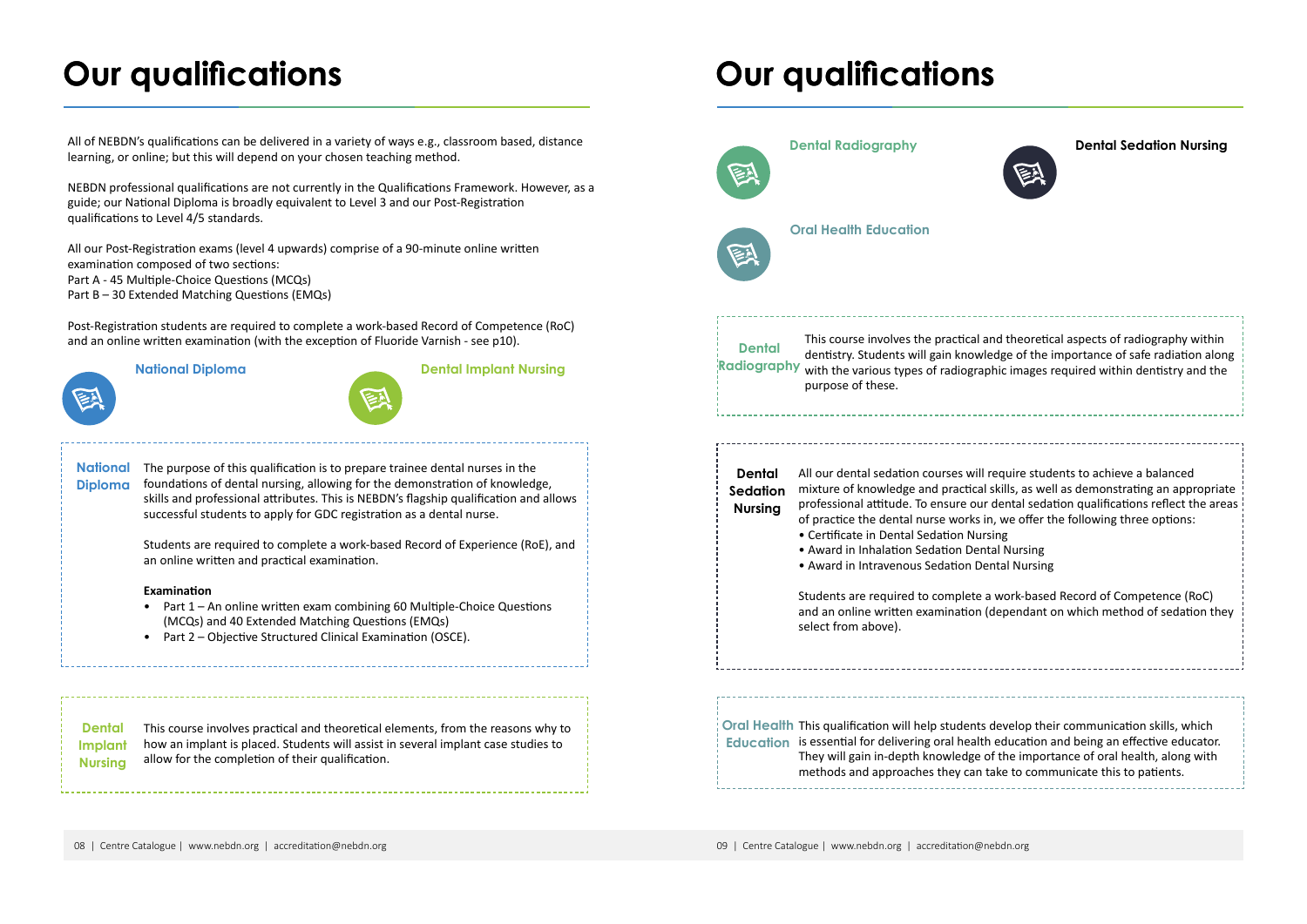# <span id="page-5-0"></span>**Our qualifications Fees & Charges 2022**



| ourse provider per new candidate) |      |
|-----------------------------------|------|
|                                   | £485 |
|                                   | £195 |
|                                   | £195 |
|                                   | £195 |
|                                   | £195 |
|                                   | £195 |
|                                   | £195 |
| sing                              | £195 |
| Ιg                                | £195 |
|                                   | £95  |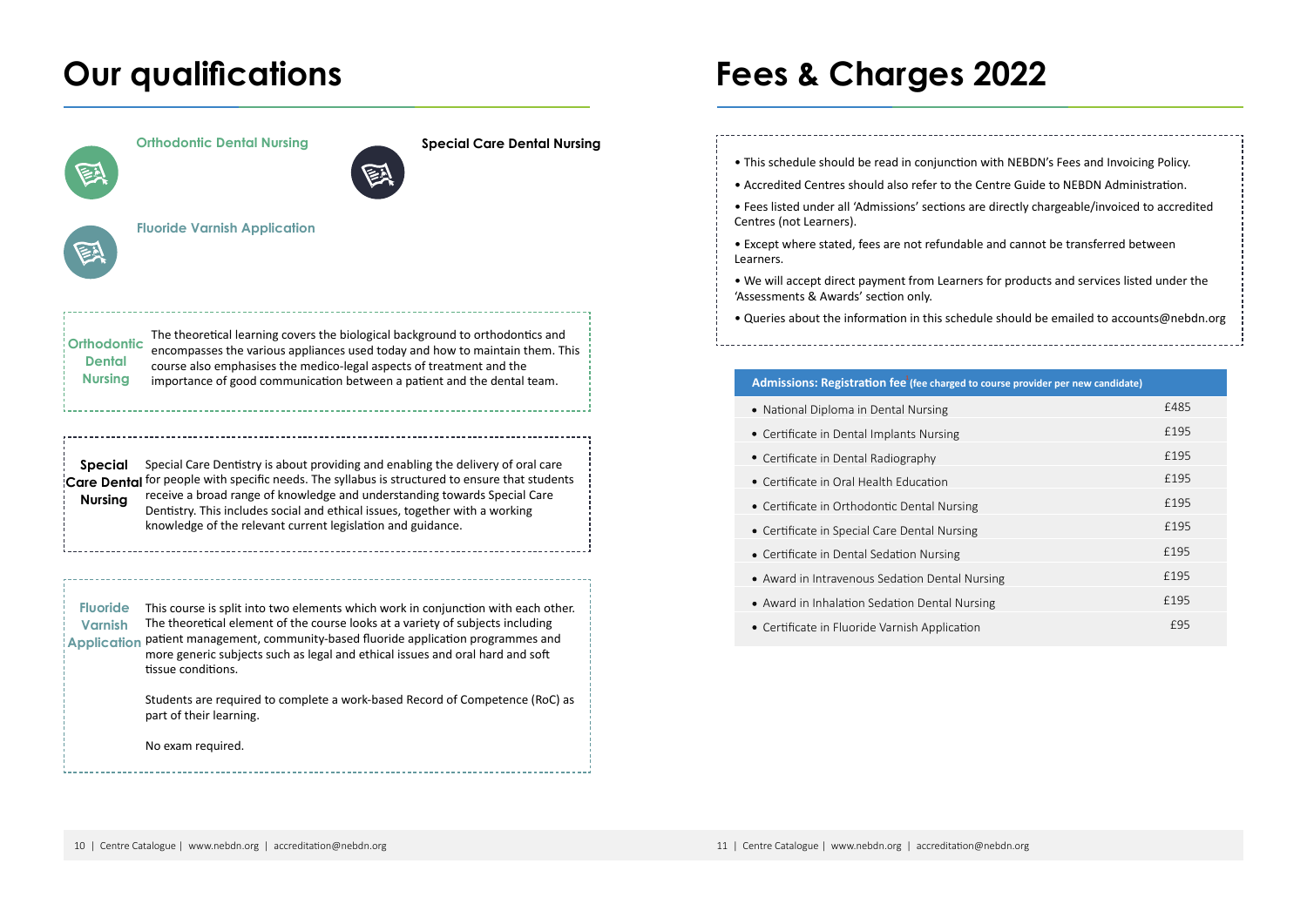# **Fees & Charges 2022**

### **Admissions: Resit fee/DNA Resit fee (fee charged to Centre)**

| rged to Centres per resit Learner entered for exam) |      |  |  |
|-----------------------------------------------------|------|--|--|
| en examination                                      | £150 |  |  |
|                                                     | £300 |  |  |
|                                                     | £150 |  |  |
|                                                     | £150 |  |  |
|                                                     | £150 |  |  |
|                                                     | £150 |  |  |
|                                                     | £150 |  |  |
|                                                     | £150 |  |  |
| ing                                                 | £150 |  |  |
| g                                                   | £150 |  |  |
|                                                     |      |  |  |

- $\bullet$  National Diploma in Dental Nursing writte
- National Diploma in Dental Nursing OSCE
- Certificate in Dental Implants Nursing
- Certificate in Dental Radiography
- Certificate in Oral Health Education
- Certificate in Orthodontic Dental Nursing
- Certificate in Special Care Dental Nursing
- Certificate in Dental Sedation Nursing
- Award in Intravenous Sedation Dental Nurs
- Award in Inhalation Sedation Dental Nursing

# **Fees & Charges 2022**

### **Admissions: Administrative charges to Centres**

2 The OSCE is part II of the National Diploma in Dental Nursing examination. Deferral of OSCE is therefore only allowed in Extenuating Circumstances. Refer to EC Policy for full details.

**3** Centres- refer to Centre Guide to NEBDN Administration for full details.

| • Deferral of candidate to a different exam date - except National Diploma OSCE<br>(Up to 4 weeks before the exam date, afterwards will be charged the late deferral fee)                                                              | £35  |
|----------------------------------------------------------------------------------------------------------------------------------------------------------------------------------------------------------------------------------------|------|
| • Deferral of candidate to a different exam date – National Diploma OSCE only<br>(EC must be approved before deferral accepted) <sup>2</sup><br>(Up to 4 weeks before the exam date, afterwards will be charged the late deferral fee) | £150 |
| • Late fee – Deferral of Learner within 4 weeks of exam date –<br>except National Diploma OSCE                                                                                                                                         | £150 |
| • Late fee – Deferral of Learner within 4 weeks of exam date –<br>National Diploma OSCE only                                                                                                                                           | £300 |
| • Late fee – Learner Registration Form(s) (per booking form)                                                                                                                                                                           | £100 |
| • Late fee – Exam entry documentation (per Learner)                                                                                                                                                                                    | £100 |
| • Transfer of Learner to new Centre (payable by new Centre)                                                                                                                                                                            | £125 |
| • Transfer from Award in Intravenous or Inhalation Sedation Dental Nursing<br>to Certificate in Dental Sedation Nursing<br>submission of completed Record of Competence and Tracking Document required                                 | £150 |
| • Reinstate withdrawn Learner (if RoE/RoC in date)                                                                                                                                                                                     | £125 |
| • New RoC/RoE                                                                                                                                                                                                                          | £50  |

\* A deferred learner references to a change of exam date, this could be either moving the exam date sitting forward or back.

**1** Registration fee is a one-off fee charged to Centres per Learner registered with NEBDN. The fee is not refundable and not transferrable between Learners.

**4** Centres - refer to Centres Guide to NEBDN Administration for full details.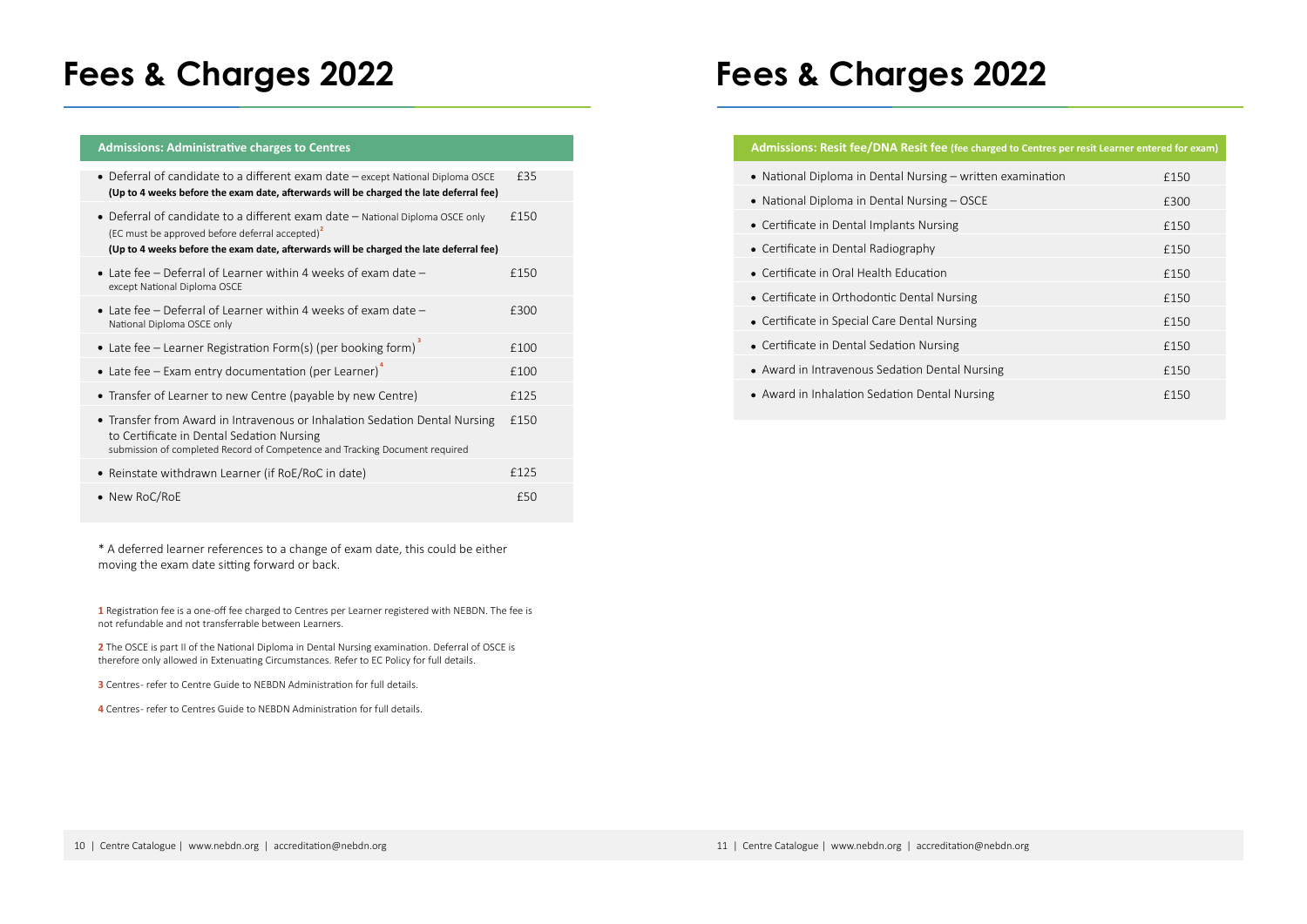We chose NEBDN over competitors because NEBDN's course format is really straightforward, and the learners can qualify in a short duration achieving all the necessary learning outcomes.

Forward Academic Team Ltd.

- Support throughout the accreditation process
- Support from the Engagement team
- Financial eligibility credit checks
- A service tailored to your needs
- Help with formation and development of documentation
- A high-quality service with our experienced Auditors
- Access to our qualified Customer Support team
- A certificate upon successful completion of accreditation
- 

# <span id="page-7-0"></span>**Qualification Fees**

We understand how important It is to make a profit as a business, which is why unlike other Awarding Organisations, we don't charge annual fees. We only charge a one-off application fee of \*£500 for initial accreditation. Once you have become an accredited NEBDN Centre in one of our qualifications, you can add as many other NEBDN qualifications as you like, free of charge.

Please note, this does not include fees and charges for students registered with NEBDN and any costs incurred with this. For a full list of our schedule of fees and charges, including products and services, please click [here](https://www.nebdn.org/app/uploads/2021/03/NEBDN-Fees-Schedule-2021.pdf).

We endeavour to ensure that all our qualification fees are competitive and fair.

### **\*This is a non-refundable cost to cover the accreditation process.**

Our fee will enable us to offer you as a Centre the following:

NEBDN's 'Going Green' campaign is a continued initiative to make positive environmental changes to lower its carbon emissions and generate greener solutions by utilising online platforms and lowering print and travel plans over the coming years, hosting more meetings virtually and looking at ways in which they safely recycle products. NEBDN is part of an Environmental Accomplishment recycling programme through one of its suppliers.

# **Supporting the Environment**

NEBDN supports an eco-friendly work environment and has successfully managed to reduce its environmental footprint by making changes to the way it operates as a business. From July 2020 to March 2021, NEBDN issued six online exams, saving the equivalent of 160,830 sheets of paper or 16 pine trees. By moving paper expenses to an online app, producing digital content and online tickets for events, and integrating new online software solutions for stakeholders, we can create a greener environment with our suppliers and continue to reduce our carbon emissions.



**I'm incredibly proud of all that we've achieved over the year. A positive outcome of COVID-19 has been the immense reduction of travel for our Staff and Trustees, and the amount of paper decreased from facilitating online exams. Kate Kerslake, CEO.** 

| ٠ | ۰. |  |
|---|----|--|
|   |    |  |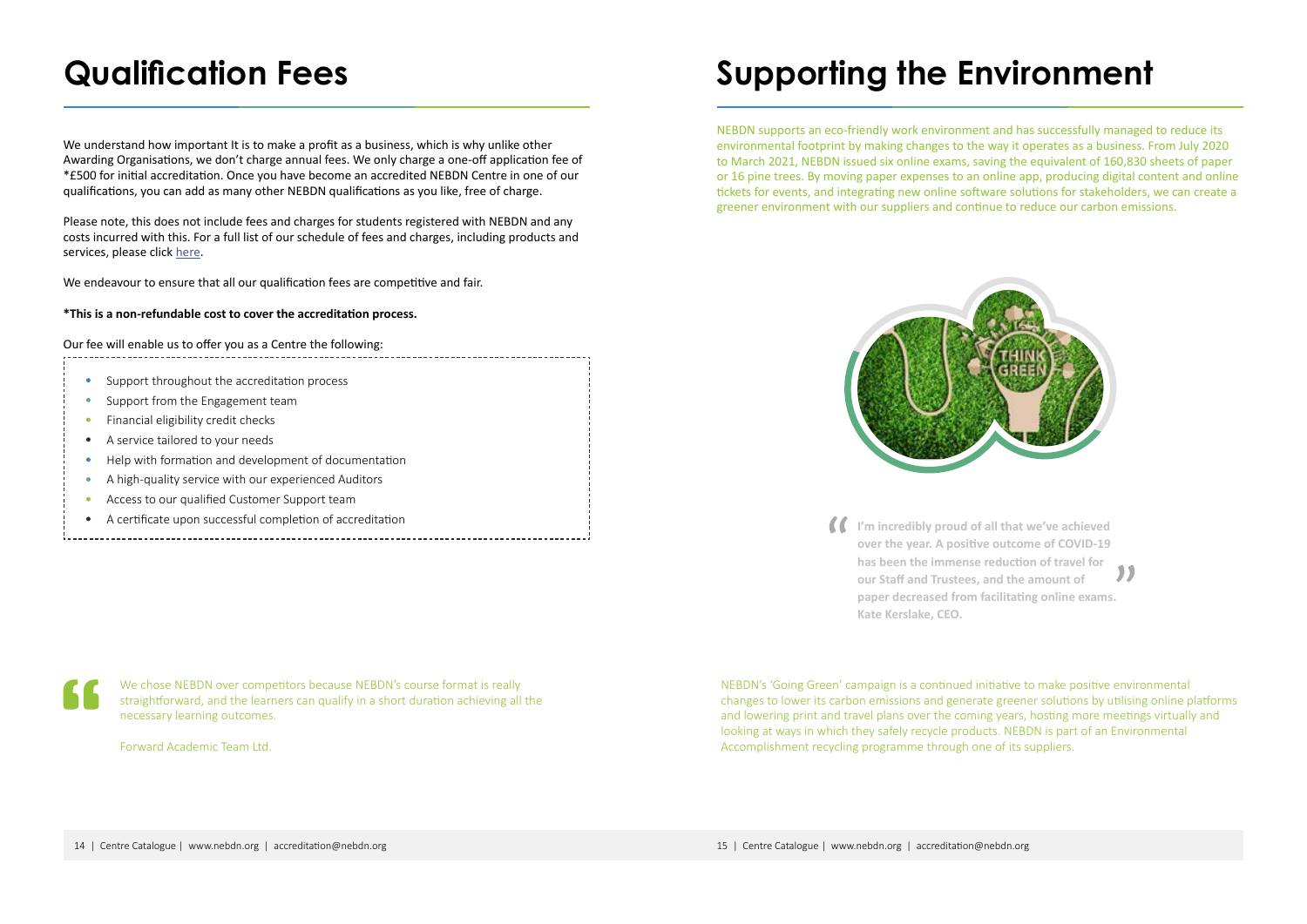

# <span id="page-8-0"></span>**Working with us**

# PebblePad

## Maxexam

# Docusign/Egress

We are the perfect qualifications provider to assist you in your exam delivery. Combining dedicated support and sector expertise with the right registration, assessment and quality systems, we provide you with access to digital platforms to manage large and small volumes effectively and efficiently. Everything we do is focused towards helping you do business quicker and with greater ease, enabling you to give your full attention to your students' learning and development to achieve success.



Manage your students via a personalised platform where they can upload their RoE/ RoC.

**TheHub** 

Register your students, request deferrals, reasonable adjustments or extenuating circumstances and manage your course provider details.

E-certification – digital certificate of achievement for students who pass their exam.

Exam management system enabling students to complete exams securely online.

Sign and return all legal agreements and contracts.

Certified secure emails for sensitive/ confidential information.

# **Are you fed up with paying for dental nurse training?**

# **Why not become an NEBDN Centre yourself?**

**We are dedicated to supporting you and your cohorts throughout your qualification delivery. For an informal chat, call our team on 01772 429917.**

**4,000+ dental nurses sit an NEBDN exam each year**

**100% online assessment methods and portfolio of** 

**evidence** 

**24,350 website searches for NEBDN course providers in 2020**

*"We have found working with the NEBDN team very easy and extremely efficient." SmileWisdom Academy of Dentistry & Dental Nursing.*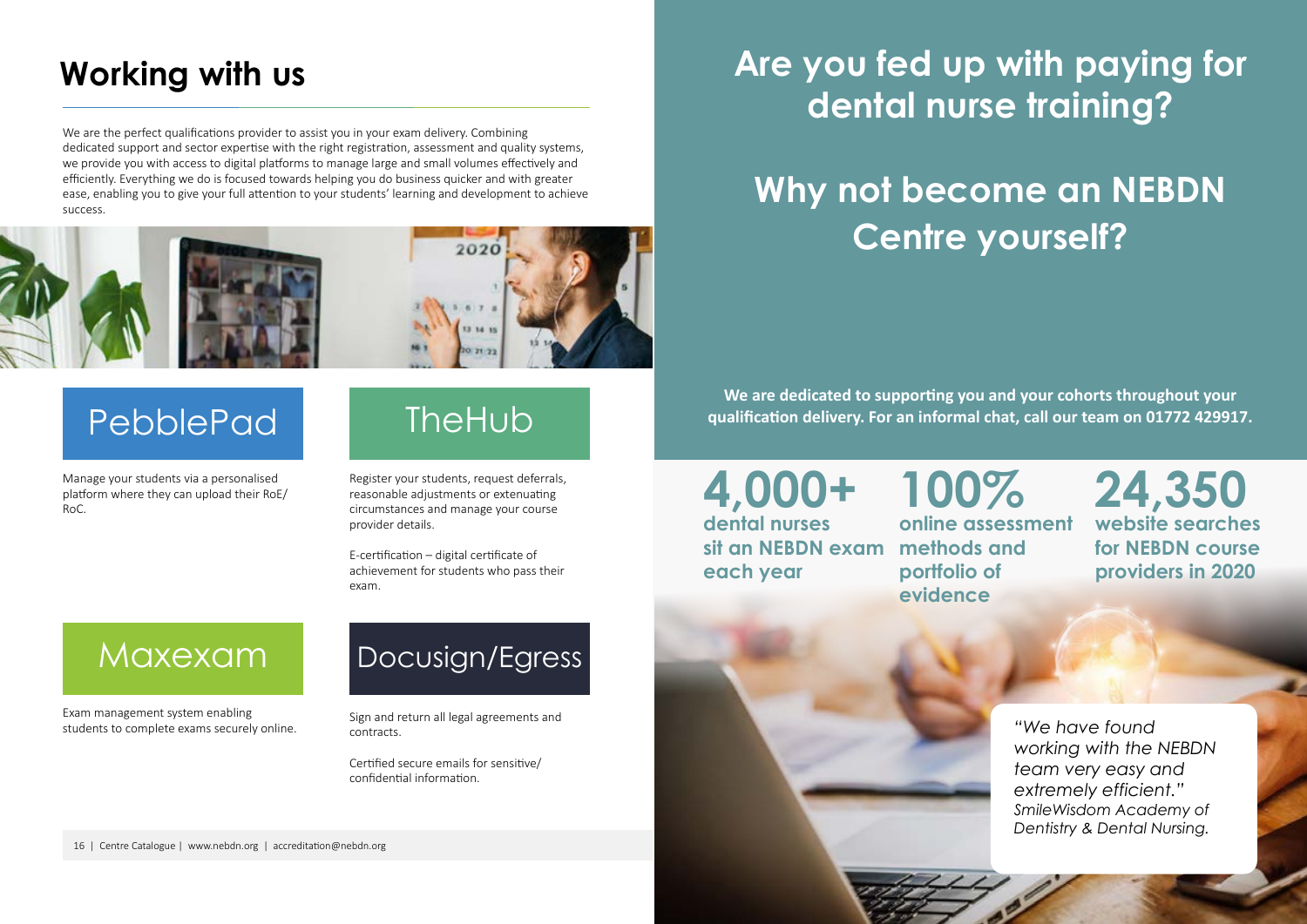# <span id="page-9-0"></span>**Accreditation process**

**Standard 1: Management Arrangements and Resources**

As part of your customised experience with us, NEBDN will provide you with a dedicated Engagement Manager who will assist you in completing your accreditation documents throughout your application journey. To start your application, you will need to complete an easy-to-use online contact form, that can be accessed [here](https://www.nebdn.org/course-provider-contact-form/).

**Standard 3: Administration, Supervision and Support of Students**

**Standard 2: Qualification Delivery and Development**

As part of your application process, you will fill out further information in two parts:

### **Application form part one: your details**

The first part of accreditation asks for all the information about you, your tutors, and the chosen course(s) that you expect to teach.

For each standard there is a collection of requirements that set out what is expected of an NEBDN accredited Centre. These are the criteria against which we will assess your application and against which we continuously quality assure all our accredited Centres.

### **Application form part two: self-audit**

NEBDN's Standards for Accreditation apply to all Centres who deliver, or seek to deliver, NEBDN qualifications. The Standards are:

Responsible for the production of the scheme of work, mock examinations and assessments.

Responsible for providing a supportive relationship with students throughout their programme of study. They deliver theoretical and practical sessions and record the student's progress.

Response for marking the Record of Experience (RoE) or Record of Competence (RoC).

Responsible for quality assuring the completion of the RoE or RoC.

### **Lead Tutor Tutor**

### **Marker Internal Moderator**

To achieve and maintain NEBDN accreditation, Centres must meet all the criteria that underpin our standards and provide evidence to demonstrate this, - our Quality Assurance team will support you with this aspect. As a new Centre, it's important you recognise what staffing requirements you will need to avoid any disappointment upon application. Please see list below:

### **How quickly can a Centre gain accreditation?**

Your dedicated Engagement Manager and NEBDN team will support you throughout your accreditation application. As a Centre you can gain accreditation in as little as:

### **Minimum time to gain accreditation as a new Centre: 11 weeks.**

### **For existing Centres, the application process usually takes 6 weeks.**

The above is based on a Centre returning their documents for accreditation during the suggested timeframe, as discussed with your dedicated Auditor. We understand that each Centre has a different set of circumstances, and our Auditors will work with you on an individual basis to assist you with this.

## **Accreditation process**